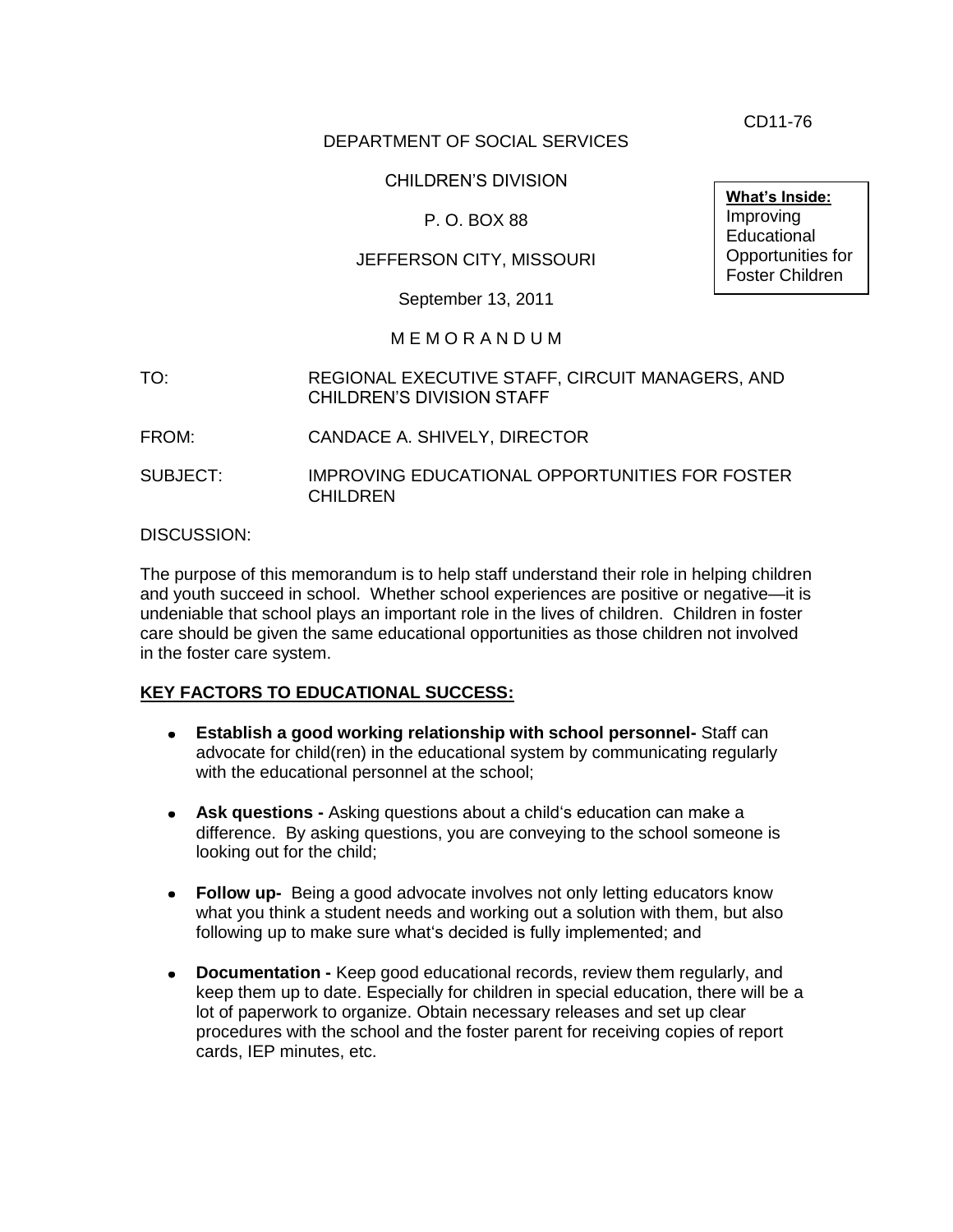# **EDUCATION RECORDS**

Keeping educational records is necessary for educational stability of foster children. Educational information is assessed and captured in the usage of the Child Assessment and Service Plan (CS-1) and the Family Functioning Assessment/ReAssessment (CD14a). Additionally, staff are required to include in a child's case file the following:

- Name and address of current school provider;
- Child's current grade level performance (Grade Card);
- Child's school record history (previous schools of attendance);
- Educational needs, including but not limited to: special education documents and summaries of efforts to address those needs;
- Educational plans based on individual need, including an IEP; and
- School pictures for each school year.

## **FREE NUTRITIONAL FOOD ACCESS**

An important provision of the Healthy, Hunger-Free Kids Act of 2010 (the Act), Public Law 111-296, provides categorical eligibility for free meals to foster children. The Act, in Section 102, amends a key provision of the National School Lunch Act to make any foster child categorically eligible, without the necessity of an application, for free school meals. The Children's Division will need to provide the school or other child nutrition program institution documentation indicating the child as a foster child whose care and placement is the responsibility of the State.

An [educational enrollment letter](/cd/info/forms/index.htm) (CD-179) has been developed for staff and resource providers to use as documentation to allow a foster child to be categorically eligible for free meals without further application. The educational enrollment letter (CD-179) also provides pertinent information to facilitate enrollment and improve communication between the school, the resource provider and CD staff. Included is contact information for the Children's Division staff and the child(ren)'s resource provider, instructions on who to contact in an emergency, to who the school is to send the child (ren)'s report card, etc. Information such as this should be provided at the time a child(ren) is enrolled in school and updates given as changes occur. The educational enrollment letter (CD-179) is available under the reference documents and resources section of the Children's Division E-forms.

The Child Welfare Manual has been updated to reflect the information outlined in this memorandum.

## **NECESSARY ACTION**

- 1. Review this memorandum with all Children's Division staff.
- *2.* Review revised Child Welfare Manual chapters as indicated below.
- 3. All questions should be cleared through normal supervisory channels and directed to: